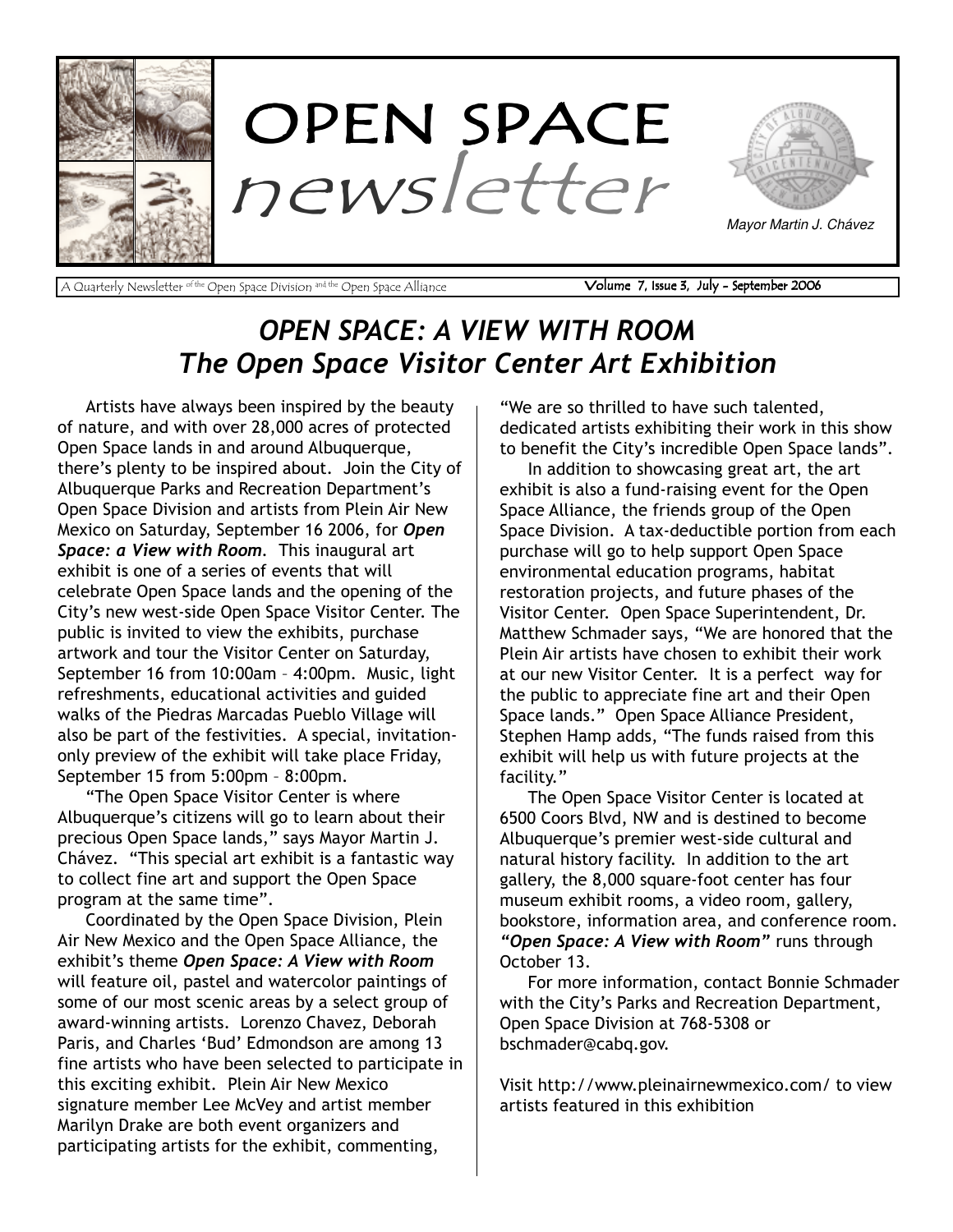### Message from the Open Space Alliance

The 14<sup>th</sup> annual National Trails Day (NTD) in Albuquerque was held on June  $3^{rd}$ , and was the best ever! The event was a huge achievement with over 180 people participating in a variety of trail projects at the Elena Gallegos Open Space Area. The Open Space Alliance was a proud sponsor, along with a host of other organizations, including Recreational Equipment, Inc. (REI), Friends of the Forest, Sportz Outdoor and U.S. Forest Service.

The Open Space Alliance would like to thank all of the volunteers that participated in the NTD event for their great willingness to make a difference to the outdoors and to Albuquerque's open space. Thank you for helping to make it a great success!

There are more improvements on the way for the Elena Gallegos/Albert G. Simms Park.† REI has selected the area as one of 100 community parks in the country to receive a \$10,000 National Community Parks Grant. The Open Space Alliance will administer the grant for its intended purpose of preservation and maintenance. More specifically, the money is planned to be used for improvements at the Elena Gallegos Double Shelter Picnic Area and Amphitheater. Improvements include purchasing and installing 2 new picnic tables, putting in a new sign for the picnic areas, purchasing and installing up to 21 new benches, trail and retaining wall repair, and other miscellaneous construction efforts. The Open Space Alliance will be working with the City's Open Space Division in developing the plans and organizing volunteers to help with the work.

A great way to take advantage of the Albuquerque Open Space is to get involved. The Rio Grande Community Farms, along with the Open Space Alliance will be hosting the annual Corn Maze at the Los Poblanos Fields Open Space from September 3 through October 30. You can get more information at http:// www.cabq.gov/openspace/CornMaze.html

Also, don't miss the new Open Space Visitor Center, which is scheduled to have its grand opening in September. The facility has been completely renovated and is spectacular. The visitor center will have educational exhibits on open space, a bookstore, and trails to the Bosque and to the pueblo site.

For more information about the Open Space Alliance, I invite you to check out our new web site at http://www.openspacealliance.org/ If you are interested in volunteering, the Open Space Alliance is seeking to fill two Board positions, Vice-President and Treasurer. Please contact me for more information at president@openspacealliance.org

Steven Hamp OSA President





THANK YOU BOSQUE AND EAST MOUNTAIN PATROL VOLUNTEERS!

Thanks to an army of fire patrol volunteers and some much needed rain, the bosque and East Mountain Open Space areas had a safe July 4th holiday. From July 1 to July 5, nearly 130 trained volunteers from Open Space, City Emergency Response Team (CERT), retired Albuquerque Fire Department officers, and Bernalillo County Sheriff's Department Search & Rescue team patrolled all areas of the bosque to educate visitors on fire conditions and closure, and to report violations. Volunteers also patrolled East Mountain properties to protect them from in an unpreccedented effort.

Many thanks to all the people who contributed to this year's tremendous effort to protect our local public lands and their precious resources.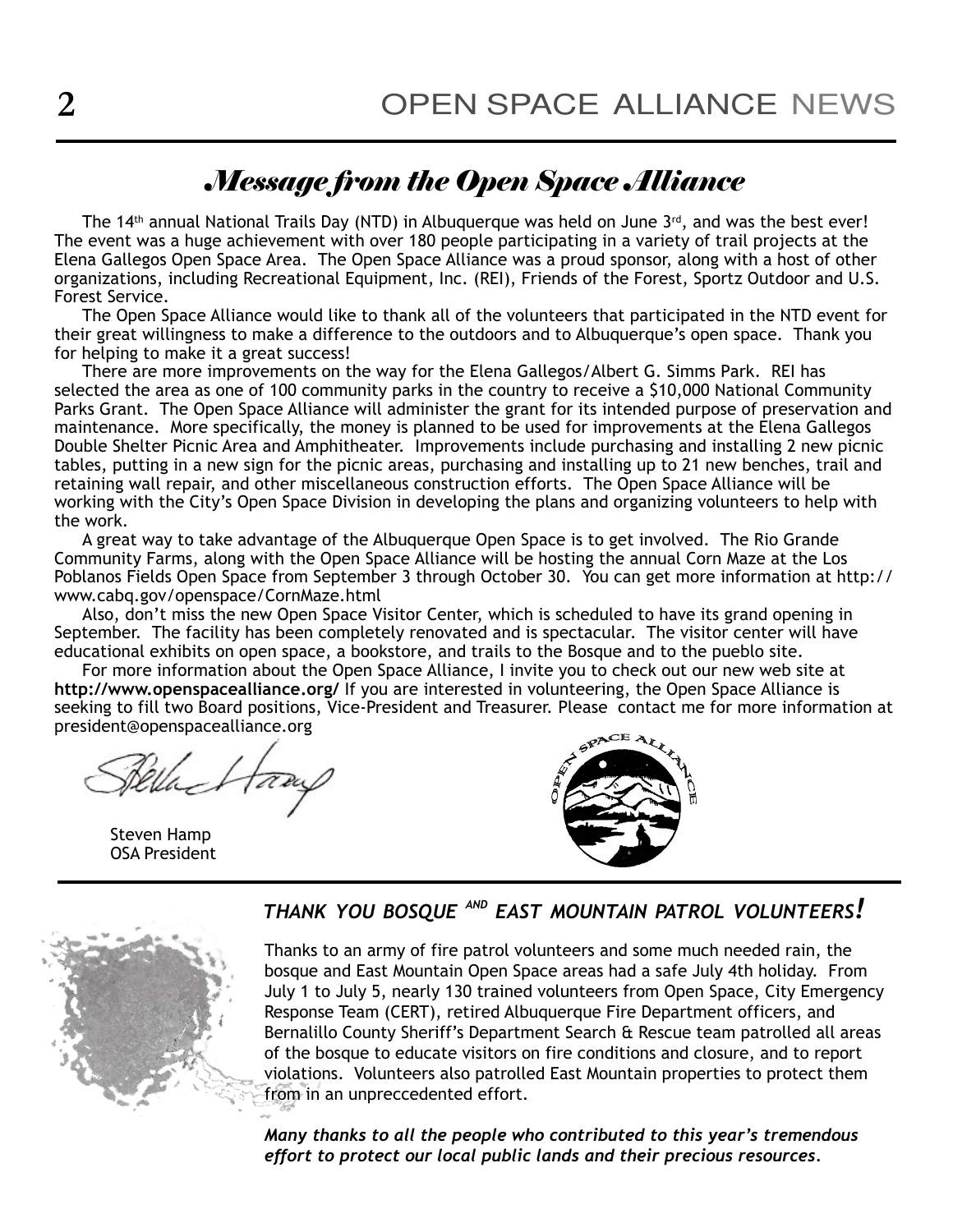#### NATIONAL TRAILS DAY 2006



THE BEST EVER! That is what the 14<sup>th</sup> annual National Trails Day event in Albuquerque was - the best ever. Each year surpasses the previous one.

On the morning of June  $3<sup>rd</sup>$ , 183 volunteers (our greatest turn out, yet!) arrived at the Elena Gallegos Picnic Area in the Sandia Foothills to acknowledge their appreciation for the hundreds of miles of trails available to them just in the Albuquerque area. The first 100 registered volunteers received a National Trails Day commemorative tshirt. After checking in, volunteers helped themselves to fresh breads, hot coffee and snacks for the trail. Volunteers then shopped around for the perfect project. There were fifteen projects to choose from, assembled by the City of Albuquerque Open Space Division and Cibola National Forest. Each project contributed to the integrity, sustainability and safety of our beloved recreation trails.

After setting to work, volunteers were grateful to see that the man with the cold beverages pedaling toward them wasn't a mirage. He was from The Way church, pulling a small trailer behind his bicycle with a cooler full of bottled water.

In the afternoon, volunteers gathered for a catered picnic and a chance to win one of many excellent outdoor gear raffle prizes. But the best part was the companionship between the sweaty, blistered, dirt-smeared volunteers, swapping trail stories and sharing a common adoration for the outdoors.

Open Space would like to thank all the volunteers who spent the better part of a sizzling hot Saturday working to improve trail conditions on our public lands.

We are also grateful for the tremendous support from local businesses and organizations. Their contributions helped illustrate to volunteers how much their hard work and commitment to sustainable trails is valued.

Next year's Trails Day is June 2, 2007. Mark it on your calendar because you don't want to miss it. Visit page 7 for our humble thanks to all the fantastic sponsors.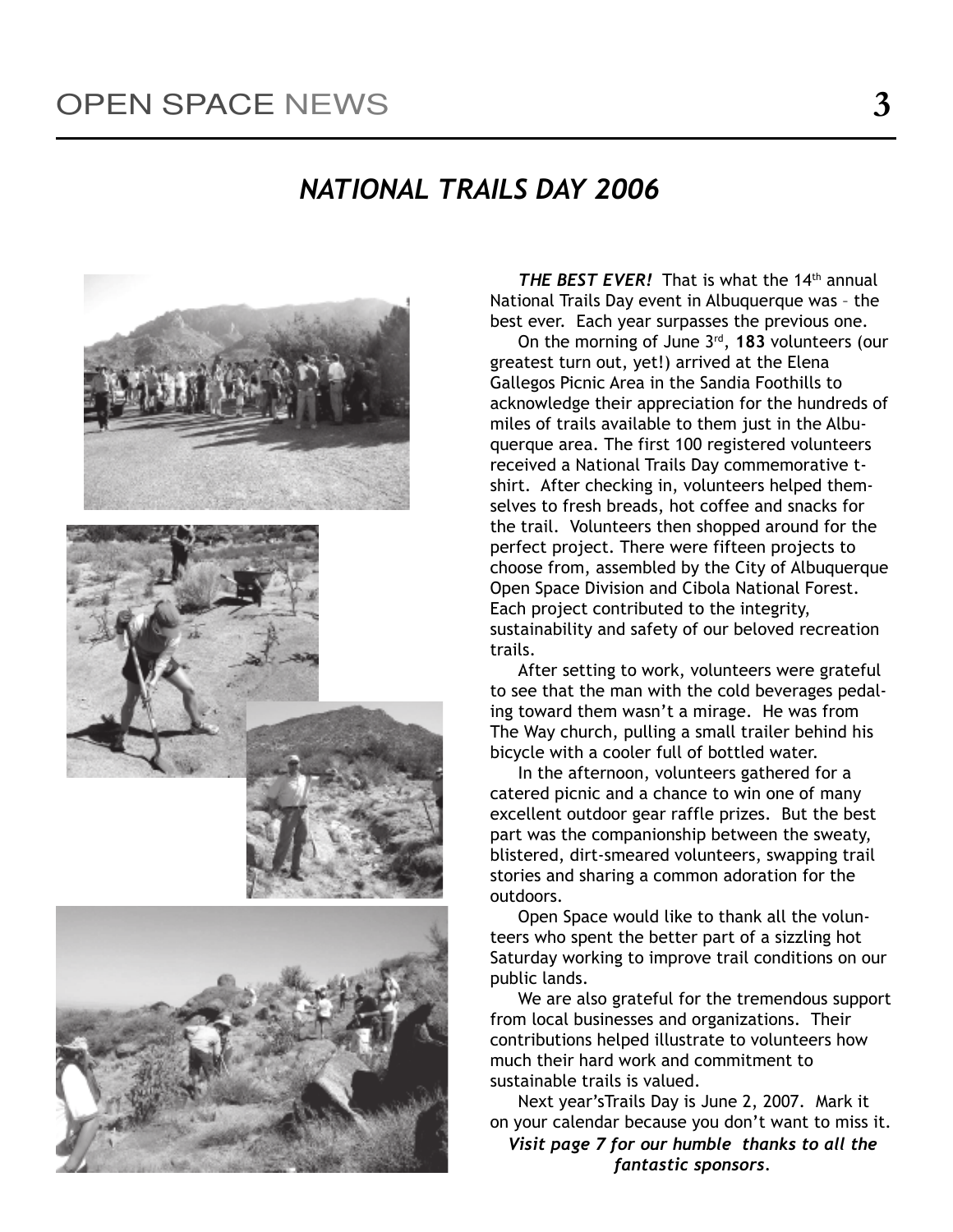|         | <b>AUGUST</b>                                                                                                                                                                                                                                                                                                                                                                                                                      |
|---------|------------------------------------------------------------------------------------------------------------------------------------------------------------------------------------------------------------------------------------------------------------------------------------------------------------------------------------------------------------------------------------------------------------------------------------|
| 5       | 1ST ANNUAL SPLASH-N-DASH RAFT RACE AT TINGLEY BEACH<br>Saturday ● 10:00 AM - 2:00 PM<br>Enter your raft, canoe, kayak or homemade watercraft in the Splash-n-Dash race at the newly renovated<br>Tingley Beach. Music, food and a "Fly-Ball Dog" agility-demonstration and show. The event is free for<br>spectators. To register for the race go to www.cabq.gov for information.                                                 |
| 5       | SUNSET SERIES: CELEBRATING ALBUQUERQUE'S STORIES<br>Elena Gallegos Double Shelter ● 7:00 PM<br>This is a Tricentennial Event with Mary Mortensen Decker from New Mexico Humanities Council.                                                                                                                                                                                                                                        |
| 6       | SUNDAY HIKE: POND ECOLOGY<br>Elena Gallegos Cottonwood Trailhead ● 9:00 AM<br>Discover the diversity of life in a mountain pond. Sampling and identification of critters in the Elena<br>Wildlife Pond. Please wear appropriate clothes for getting wet and a little muddy.                                                                                                                                                        |
| 12      | SUNSET SERIES: THE MUSIC OF CHRIS NOLAN<br>Elena Gallegos Double Shelter ● 7:00 PM<br>Chris Nolan performs original guitar and vocal songs                                                                                                                                                                                                                                                                                         |
| 13      | SUNDAY HIKES: MAP AND COMPASS FOR FAMILIES<br>Elena Gallegos Double Shelter ● 9:00 AM<br>Learn how to navigate using a map and compass. Maps and compass provided by the trainer for the class.                                                                                                                                                                                                                                    |
| 19      | ALBUQUERQUE WORLDWIND QUINTET<br>Open Space Visitor Center ● 7:00 PM<br>The Open Space Division will be hosting performances, educational and enrichment programs at the new<br>Open Space Visitor Center on Albuquerque's west side. The Albuquerque Worldwind Quintet plays eclectic<br>woodwind music. Call 768-5308 for information and directions.                                                                            |
| 19 & 20 | WILDERNESS SURVIVAL WORKSHOP SERIES: NATURAL LIVING AND SURVIVAL SKILLS<br>Various Locations @ 8:00 AM - 8:00 PM<br>Flintknapping, tying cordage, basketry, herbal medicinal walk, friction fire, and primitive shelter building<br>are what you could learn at this 1 - 2 day workshop. Limited to 20 people. Locking or sheath knife<br>required. \$30 a day or \$50 for both workshops. Call Mike Bochnia 232-9193 to register. |
| 26      | WILDERNESS SURVIVAL WORKSHOP SERIES: ADVANCED CAMOUFLAGE AND STALKING<br>Elena Gallegos Picnic Area ● 1:00 PM<br>Mike Bochnia, student of Tom Brown, teaches you how to get closer to animals for observation. This class<br>limited to 20 people. \$10 fee. Call 232-9193 to register.                                                                                                                                            |
| 26      | SUNSET SERIES: FOLK MUSIC, STORYTELLING AND DANCE<br>Elena Gallegos Double Shelter ● 7:00 PM<br>An evening of ancient tales and original music on guitar, fiddle and flute with Johanna and Scott Darsee.                                                                                                                                                                                                                          |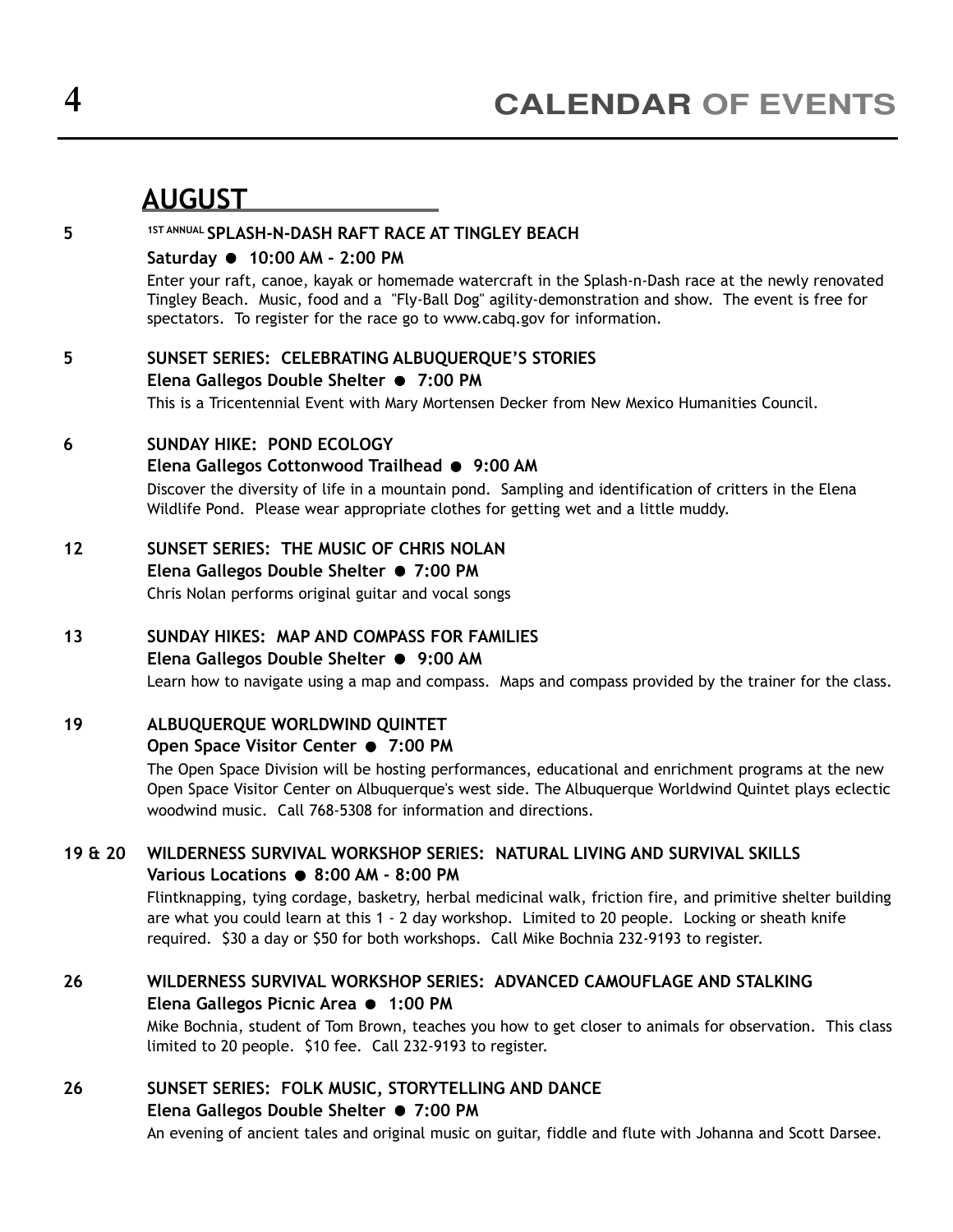#### Maze in the Maize!

The fun and AMAIZING maze is back at Los Poblanos Fields in 2006! . This year's Maize Maze was designed by Shawn Stolworthy of MazePlay in Idaho. The 8 1/2 acre maze is precisely hand-cut and contains over 2 1/2 miles of deceptive paths for all age groups to enjoy. This year, the theme will be Lizards in the Lane and informational signs will be placed throughout the maze trails to help "the lost" learn about lizards, corn, and mazes. The journey through the maze will take about one hour depending on your decision-making abilities. The maze will operate Fridays from 6:00-8:00PM, Saturdays from 10:00AM-8:00PM, and Sundays from 12:00AM-6:00PM, beginning Saturday, September 2 and ending on Sunday, October 29.

Admission to the MAIZE MAZE is \$8 for adults, and \$4 for children ages four to 12 years. Children under four years are free. Field trips for school classes, after-care groups, scouts, service and corporate groups, and home-schooled students may be arranged by reservation. Free parking is available at the gravel parking lot west of the entrance to the Community Farm on Tierra Viva on the north side of Montano Road, one mile west of Fourth Street.

Open Space would like to thank Rio Grande Community Farms, a 501 (c) 3 nonprofit organization formed in 1997, for putting on the event and the Open Space Alliance for their sponsorship. Please call the RGCF with any questions at (505) 345-4580.





## New Elena / Foothill Trail Map READY!

It is here! A brand spankin' new trail map that includes both Foothill trails and Elena Gallegos trails in a convenient fold-up-fit-in-your-shirt pocket format. They are crisp, colorful, and detailed. And if you use your Elena / Foothill map a lot, you may choose to spring for the super durable, water proof, non-tear paper version. They are only \$1.00. Gee, what costs a dollar anymore? The regular paper variety is free. Both versions are available from your friendly park attendant at the Elena Gallegos Picnic Area.

These maps are the result of many, many months of hard work from our "GPS Guy," Erik Zsemlye. Thanks Erik!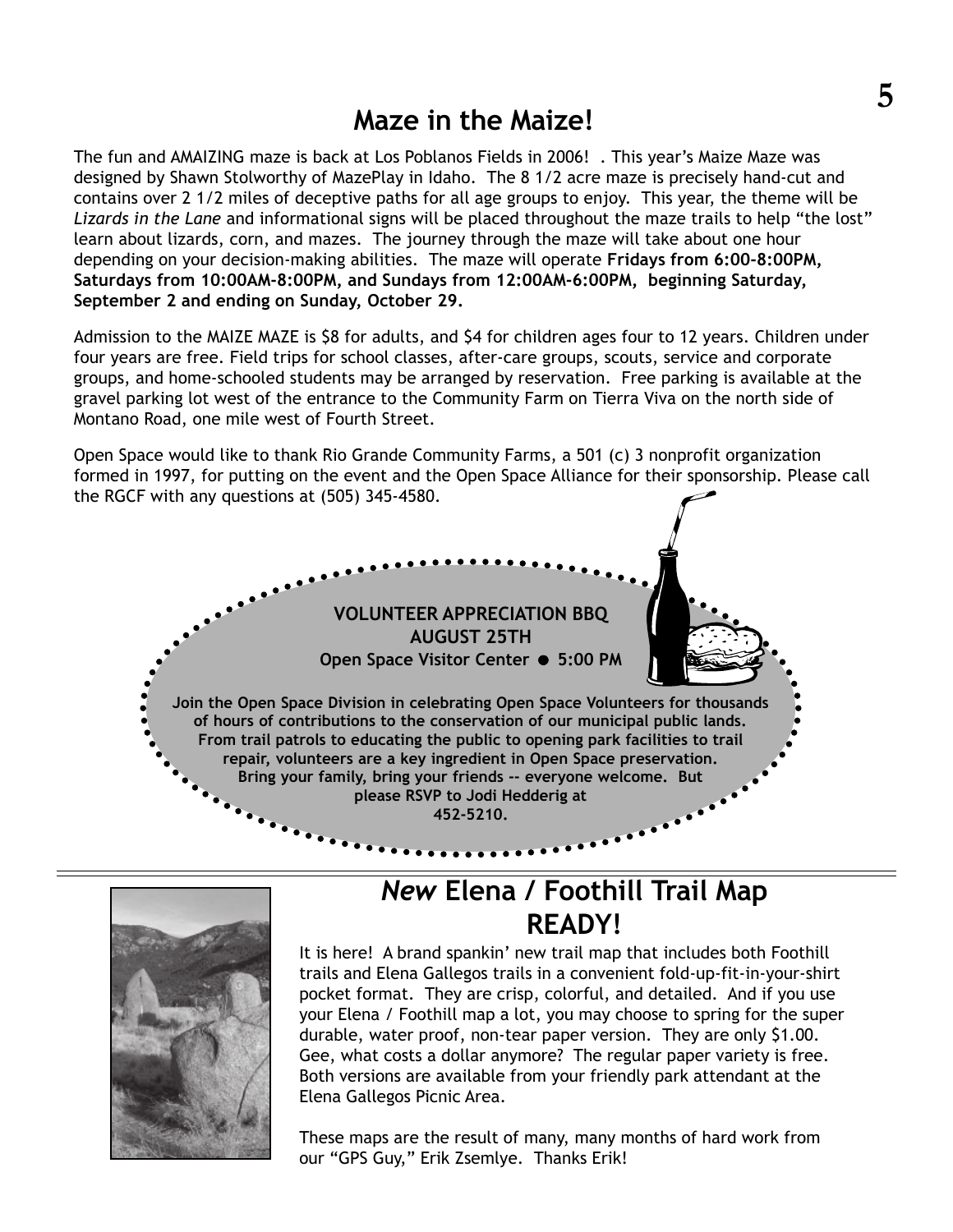#### SOCIO-CULTURAL IMPLICATIONS OF TRASH ~by Jim Sattler

Just as the Valley of the Kings in Egypt periodically gives up a long forgotten tomb of a pharaoh, so do the Sandia Foothills continue to yield clues of its cultural history. Just when we thought all of the really interesting trash had been found, we find yet another important object. The item that has recently stimulated our interest was originally identified as the chrome center piece of a 1950 "Bullet Nose" Studebaker. But upon closer inspection in our lab we determined it was actually a chrome center

piece for the front grill of a 1949 Ford. It is of course shot full of holes, as we would expect it to be. Other associated objects from the area include shot up "church key" beer cans, broken bottles and spent shell casings. These are very similar to previous foothill finds. How do we



www.hfmgy.org/exhibits/showroom/1949/photos

interpret these finds? There appears to have been a cultural phenomenon in which personal objects of an individual were carried into a natural setting. These acts were often associated with automobiles or automobile parts. The beer cans and broken bottles appear to be part of a ceremony which ended with everything being shot full of holes.

J. Michel, Garbologist, of Rocky Mount, North Carolina has documented an eye witness account of similar activity taking place in 1990 in a cranberry bog of New Jersey involving a 1972 Chevrolet, Brookwood. He has postulated that acts such as this are an extension of our post-war, automobile culture. The acts of shooting select parts of an automobile, such as a hub cap, or in this case the chrome grill, reflect a sense of pride that is taken to the extreme. It is an expression that says, "This was a fine automobile that served me well. Now I will destroy what is left of it so that nobody else may possess it."

This of course is only a garbologist's theory to help us try and explain why people of the past have left automobile parts and other trash in such a beautiful, natural setting as the Sandia Foothills. Of course these acts have not stopped completely and today people are leaving behind smashed computers, bowling balls and dead chickens instead of automobile parts. You can draw your own conclusions about the cultural implications of these objects being dumped in Open Space and ask yourself, "How will those living in the future view the actions that we take today?"

#### The Willis Warbler

~by Joshua Willis

Lately, my attention has shifted while walking in the Open Space of Albuquerque. I find that there is a constant stream of sounds which draw my bird observation endeavors. Generally, I will scan the canopy of the Bosque Cottonwoods looking for some small and colorful bird searching for bugs in the bark of the trees. Likewise, I may comb the banks of the Rio in order to see what water friendly birds may be wading around. Currently though, there is a bird in town that has far more to say than to show.

The Northern Mocking bird, aptly named, has made many symphonic appearances of late in the Albuquerque Metro area. This bird, if you are not familiar, can easily be deciphered from other songbirds due to the huge

vocabulary of sounds rolling effortlessly from their beaks. If you have any doubt about what you are listening to, simply wait for three minutes. The Mocking bird will roll through its vocabulary



the Birds of North America,

like it is reciting poetry. Though the sounds are not always pleasant to the ear, especially at five A.M., one will easily be amazed at this bird's vocal ability. The Mocking bird will often copy other song birds, but it has plenty of personalized notes as well.

I have found these birds to be stealthy, choosing to say more than to show. If you do happen to see one, they can be recognized by their over all gray appearance, with a few distinguishing markings. The Mockingbird in flight will have white wing patches surrounded with hints of black, and a long black tail with white on the outer edge.

The Mockingbird is an interesting species to have migrating through the area. There presence marks the seasons of Spring and early Summer. The bountiful vocabulary of the Mockingbird can be likened to the bounty of events that occur in all our lives as the warmer seasons set in. More traffic, more phone calls, more heat, more greenery, more clouds, and more rain!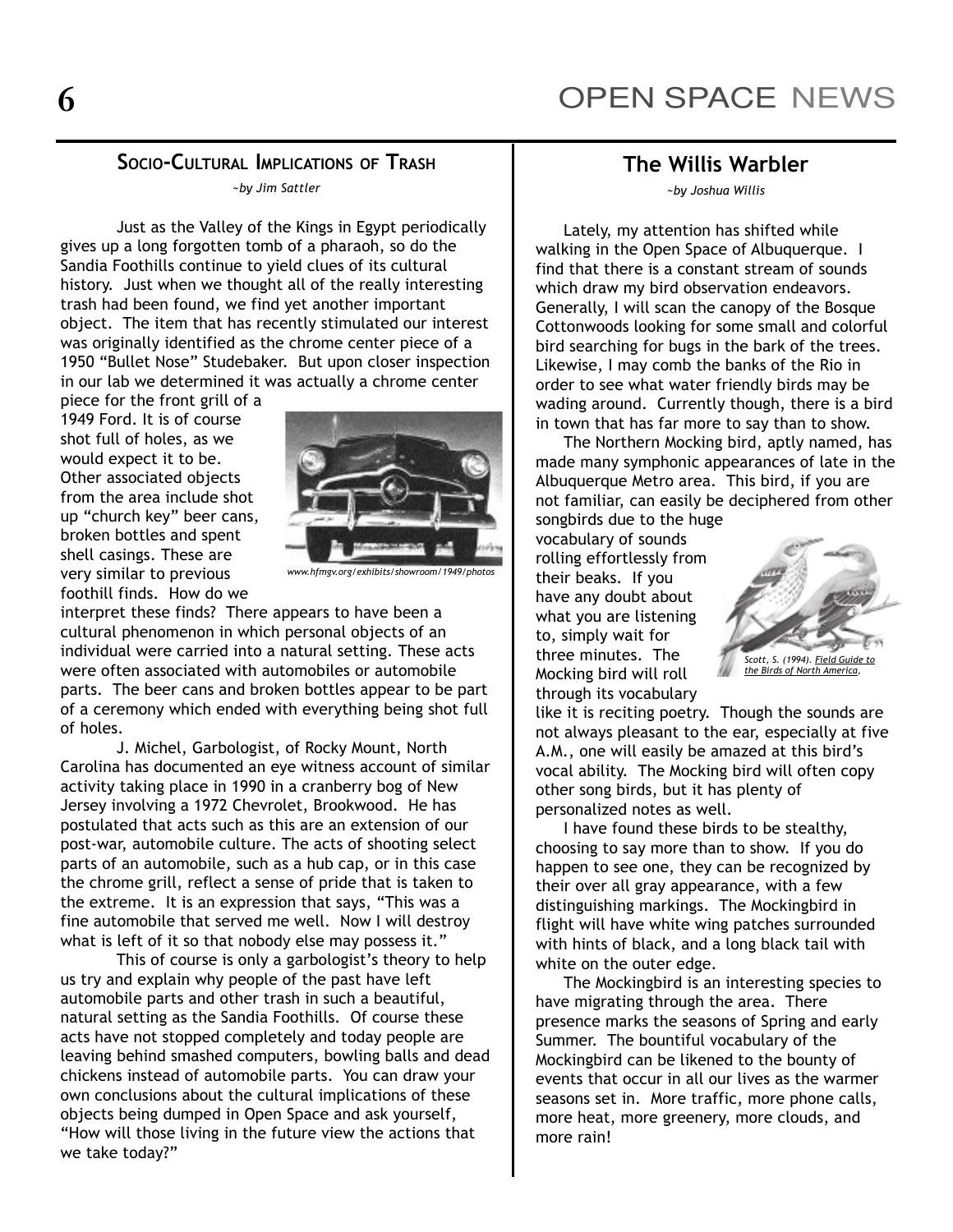# OPEN SPACE NEWS

# WE ARE GRATEFUL FOR THE CONTRIBUTIONS AND SUPPORT FOR NATIONAL TRAILS DAY FROM THESE GENEROUS SPONSORS



## **Get involved in the Open Space Alliance today and contribute to the future of YOUR Open Space!**

Your generous contribution to the Open Space Alliance supports OSA's mission of enhancing our quality of life through: heightening public awareness of Open Space lands; building and strengthening partnerships with groups who share Open Space values; promoting conservation, acquisition, and stewardship of Open Space lands; strengthening volunteerism and community outreach programs; providing financial support.

For information about our current activities, contact Steve Hamp, OSA Board President, at shamp7@comcast.net, or 247-2523.

**To join**, please fill out the information and return the form with your check or money order.

| NAME:                                                                                                                                                                                                                          |                                                                      | DATE:                                                     |  |
|--------------------------------------------------------------------------------------------------------------------------------------------------------------------------------------------------------------------------------|----------------------------------------------------------------------|-----------------------------------------------------------|--|
| ADDRESS:                                                                                                                                                                                                                       |                                                                      |                                                           |  |
|                                                                                                                                                                                                                                | STATE:                                                               | ZIP CODE:                                                 |  |
| HOME PHONE: The contract of the contract of the contract of the contract of the contract of the contract of the contract of the contract of the contract of the contract of the contract of the contract of the contract of th | E-MAIL:                                                              |                                                           |  |
| <b>NEW MEMBER</b><br>( )<br><b>RENEWAL</b><br>( )                                                                                                                                                                              | \$10 STUDENT (18 & UNDER) / SENIOR<br>\$20 INDIVIDUAL<br>\$30 FAMILY | \$250 SUSTAINING<br>\$500 CORPORATE<br>\$1000 LIFE MEMBER |  |
|                                                                                                                                                                                                                                |                                                                      |                                                           |  |

**MAKE CHECKS PAYABLE TO: Open Space Alliance, P.O. Box 91265, Albuquerque, NM 87199**